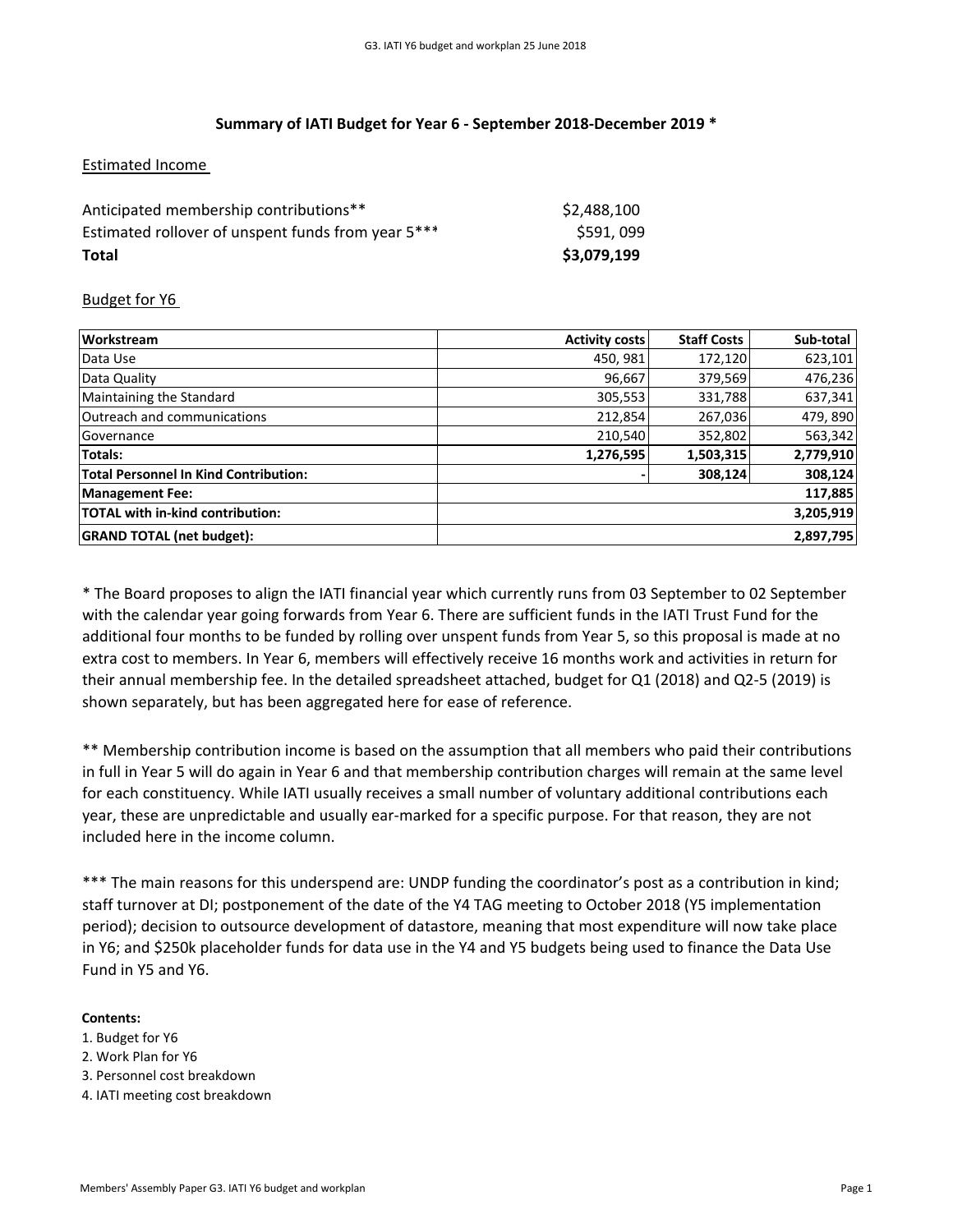## **IATI Budget Financial Year 6 Sep 2018 - Dec 2019**

| <b>Strategic Element</b>  | Output                          | <b>Main activities</b>                                                                                                                                     | cost only | Personnel   Activities rolled over<br>from Y5 | <b>Budget per activity</b><br>Sep-Dec 2018<br>(Y6Q1) | <b>Budget per activity</b><br>Jan - Dec 2019<br>(Y6 Q2-Q5) | <b>Total budget 16 months</b><br>Sep 2018 - Dec 2019 |  |  |
|---------------------------|---------------------------------|------------------------------------------------------------------------------------------------------------------------------------------------------------|-----------|-----------------------------------------------|------------------------------------------------------|------------------------------------------------------------|------------------------------------------------------|--|--|
|                           |                                 | 1A - New datastore; 1B - Data use strategy; 1C - D-portal; 1D - Promotion of IATI at country level                                                         |           | 316,680                                       | 134,510                                              | 316,471                                                    | 450,981                                              |  |  |
|                           |                                 | 1A - New data store built to meet data use needs                                                                                                           |           |                                               |                                                      |                                                            |                                                      |  |  |
|                           |                                 | Manage the outsourced development and maintenance of the datastore                                                                                         |           | 66,680                                        | 33,989                                               | 34,558                                                     | 68,547                                               |  |  |
|                           |                                 | 1B - Data use strategy implementation ongoing                                                                                                              |           |                                               |                                                      |                                                            |                                                      |  |  |
|                           |                                 | Provide policy and Secretariat support to the Data Use Task Force guiding the                                                                              | X         |                                               |                                                      |                                                            |                                                      |  |  |
|                           |                                 | implementation of the Data Use Strategy                                                                                                                    |           |                                               |                                                      |                                                            |                                                      |  |  |
|                           | <b>Target data users</b>        | Implement Data Use Fund for community activities in line with the strategy                                                                                 |           | 250,000                                       |                                                      |                                                            |                                                      |  |  |
|                           | are able to meet                | Finance and support including administration of the Data Use Fund through grants and                                                                       |           |                                               |                                                      | 30,000                                                     | 30,000                                               |  |  |
|                           | their IATI data                 | contracts                                                                                                                                                  |           |                                               |                                                      |                                                            |                                                      |  |  |
| 1 - Promoting             | needs through                   | 1C - Website and D-portal enhanced to further support data use                                                                                             |           |                                               |                                                      |                                                            |                                                      |  |  |
| Data Use                  | support, capacity               | Maintain and develop d-portal platform in response to user needs                                                                                           |           |                                               | 12,521                                               | 37,563                                                     | 50,084                                               |  |  |
|                           | building and<br>efficient tools | mplement single user interface and simplify user experience as part of Phase 2 website<br>development                                                      | X         |                                               |                                                      |                                                            |                                                      |  |  |
|                           |                                 | Generate new website content on data use                                                                                                                   | X         |                                               |                                                      |                                                            |                                                      |  |  |
|                           |                                 | 1D - Promotional activities undertaken at country level                                                                                                    |           |                                               |                                                      |                                                            |                                                      |  |  |
|                           |                                 | ncrease awareness and ability to access and use IATI data among targeted partner                                                                           |           |                                               |                                                      |                                                            |                                                      |  |  |
|                           |                                 | country government and CSO representatives                                                                                                                 |           |                                               | 50,000                                               | 100,000                                                    | 150,000                                              |  |  |
|                           |                                 | Outreach and data use consultant and activities                                                                                                            |           | $\sim$                                        | 38,000                                               | 114,350                                                    | 152,350                                              |  |  |
|                           |                                 | Secretariat personnel costs total for Output 1                                                                                                             |           |                                               | 40,176                                               | 131,944                                                    | 172,120                                              |  |  |
|                           |                                 | Secretariat travel costs total for Output 1                                                                                                                |           | $\sim$                                        |                                                      |                                                            |                                                      |  |  |
|                           |                                 | 2A - Support new publishers; 2B - Quality for existing publishers; 2C - External technical support; 2D                                                     |           |                                               | 30,055                                               | 66,612                                                     | 96,667                                               |  |  |
|                           |                                 | 2A - Assistance provided to new priority publishers                                                                                                        |           |                                               |                                                      |                                                            |                                                      |  |  |
|                           |                                 | 1,007<br>3,005<br>Provide high quality support to new priority publishers<br>$\sim$                                                                        |           |                                               |                                                      |                                                            |                                                      |  |  |
|                           | <b>Sustainable</b>              | 2B - Improved data quality by existing publishers                                                                                                          |           |                                               |                                                      |                                                            |                                                      |  |  |
| 2 - Improving             | support<br>services enable      | Provide high quality support to existing publishers to improve the quality of their data                                                                   |           |                                               | 500                                                  | 2,003                                                      | 2,503                                                |  |  |
| <b>IATI data</b>          | new and existing                | 2C - Strengthened external capacity providing technical support for publishers                                                                             |           |                                               |                                                      |                                                            |                                                      |  |  |
|                           | publishers to                   | Support NGO platforms and consultants providing technical support to publishers                                                                            | X         |                                               |                                                      |                                                            |                                                      |  |  |
| quality, breadth          | supply high quality externally. |                                                                                                                                                            |           |                                               |                                                      |                                                            |                                                      |  |  |
| and depth                 | <b>IATI data that</b>           | 2D - Self-service guidance and validation tools available for publishers                                                                                   |           |                                               |                                                      |                                                            |                                                      |  |  |
|                           |                                 | meets users' needs Develop and implement validation tools based on IATI Registry                                                                           |           |                                               | 6,010                                                | 24,041                                                     | 30,051                                               |  |  |
|                           |                                 | Improve self-service support for publishers with new technical guidance as next phase of                                                                   |           |                                               | 22,538                                               | 37,563                                                     | 60,101                                               |  |  |
|                           |                                 | website development                                                                                                                                        |           |                                               |                                                      |                                                            |                                                      |  |  |
|                           |                                 | Secretariat personnel costs total for Output 2                                                                                                             |           | $\sim$                                        | 89,202                                               | 290,367                                                    | 379,569                                              |  |  |
|                           |                                 | Secretariat travel costs total for Output 2                                                                                                                |           |                                               | 1,507                                                | 5,008                                                      | 6,515                                                |  |  |
|                           |                                 | 3A - Technical Infrastructure; 3B - Management of the IATI Standard; 3C TAG                                                                                |           | 197,679                                       | 31,042                                               | 274,511                                                    | 305,553                                              |  |  |
|                           | <b>IATI's technical</b>         | 3A - Key systems, tools and infrastructure are stable and continuously improved                                                                            |           |                                               |                                                      |                                                            |                                                      |  |  |
|                           | infrastructure is               | Maintain, troubleshoot and where necessary further develop IATI's technical systems,                                                                       |           |                                               | 19,533                                               | 58,599                                                     | 78,132                                               |  |  |
|                           | maintained and                  | tools and infrastructure;                                                                                                                                  |           |                                               |                                                      |                                                            |                                                      |  |  |
|                           |                                 | 3B The Standard is aligned with IATI's overall strategic direction                                                                                         |           |                                               |                                                      |                                                            |                                                      |  |  |
| 3 - Maintaining continues | <b>The IATI Standard</b>        | Maintain and update the IATI Standard with scheduled upgrades, undertaking<br>consultation with the IATI community and membership regularly and rigorously | X         |                                               |                                                      |                                                            |                                                      |  |  |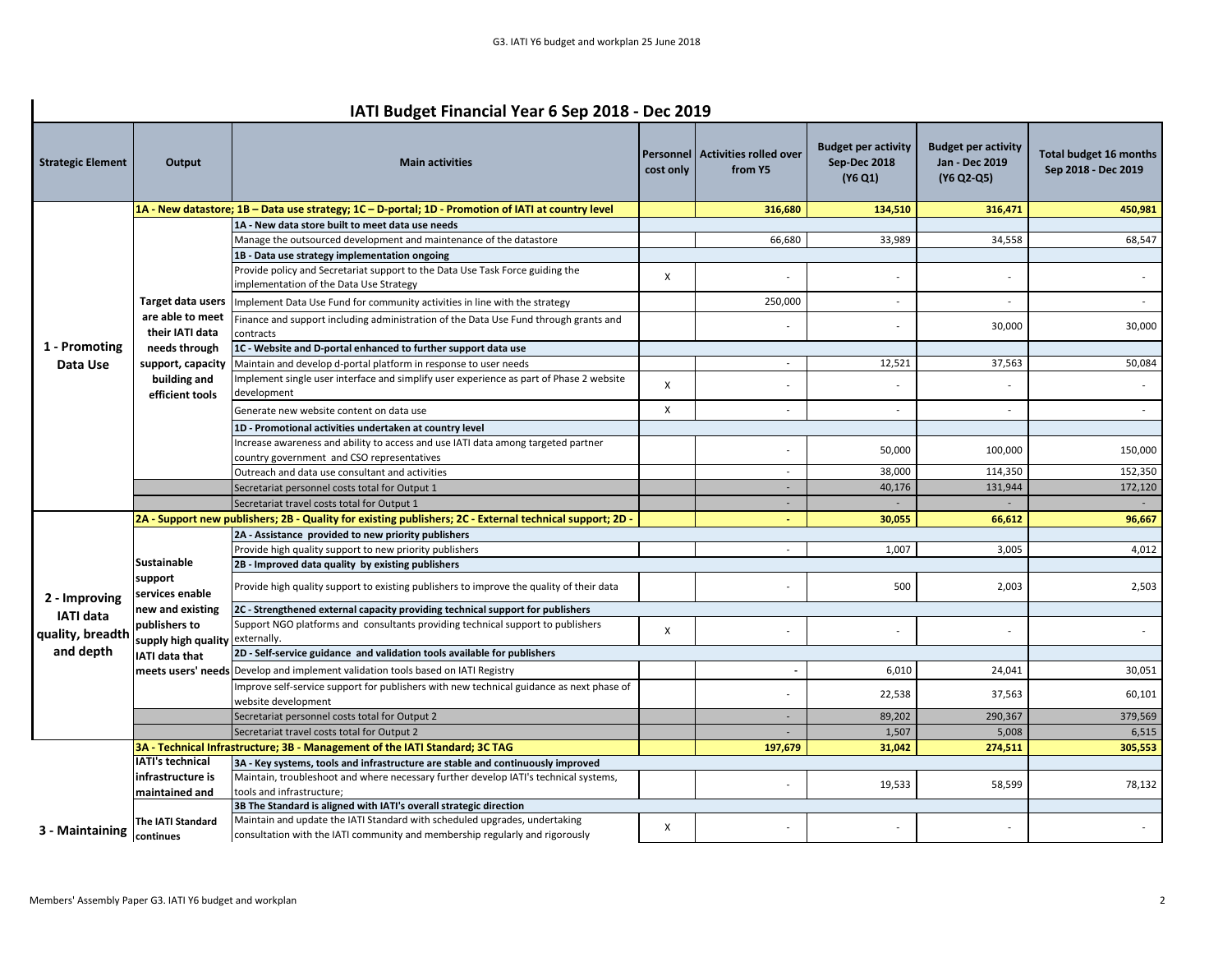| and<br>strengthening | to evolve to meet<br>the needs of data<br>users and publishers | Continue to align IATI with (DAC codes and) other standards through regular technical<br>consultation with relevant standards bodies within the open data community |              |                          | 5,509   | 16,528         | 22,037  |
|----------------------|----------------------------------------------------------------|---------------------------------------------------------------------------------------------------------------------------------------------------------------------|--------------|--------------------------|---------|----------------|---------|
| <b>IATI Standard</b> | and reflects the                                               | <b>3C Annual TAG meetings</b>                                                                                                                                       |              |                          |         |                |         |
|                      | changing open data                                             | Annual TAG meetings ensure timely decision-making on matters regarding development                                                                                  |              |                          |         |                |         |
|                      | environment                                                    | and management of the Standard                                                                                                                                      |              | 181,176                  |         | 182,364        | 182,364 |
|                      |                                                                | Internal travel and admin related to the TAG                                                                                                                        |              | 16,503                   | 6,000   | 17,020         | 23,020  |
|                      |                                                                | Secretariat personnel costs total for Output 3                                                                                                                      |              |                          | 59,172  | 272,616        | 331,788 |
|                      |                                                                | Secretariat travel costs total for Output 3                                                                                                                         |              | 16,503                   | 6,000   | 17,020         | 23,020  |
|                      |                                                                | 4A - Outreach; 4B - Engagement; 4C - Communications; 4D -Branding                                                                                                   |              | 35,200                   | 63,239  | 149,615        | 212,854 |
|                      |                                                                | 4A Outreach                                                                                                                                                         |              |                          |         |                |         |
|                      |                                                                | Maintain and publicise information on relevant events among members and ensure they                                                                                 |              | $\sim$                   | 5,000   | 15,000         | 20,000  |
|                      |                                                                | have up to date materials for use in promoting IATI strategic priorities                                                                                            |              |                          | 5,008   | 3,005          | 8,013   |
|                      |                                                                | Contingency for Board travel to key external events representing IATI.                                                                                              |              | $\sim$                   | 5,000   | 15,000         | 20,000  |
|                      |                                                                | <b>4B Engagement</b>                                                                                                                                                |              |                          |         |                |         |
|                      | IATI's new vision,                                             | Update outreach strategy to include targeted engagement plans for different stakeholder                                                                             |              | $\overline{\phantom{a}}$ | $\sim$  | 15,000         | 15,000  |
|                      |                                                                | groups at political levels as well as to promote data quality and use.                                                                                              | X            | $\sim$                   | $\sim$  | $\sim$         | $\sim$  |
|                      | strategy and bran                                              | Dedicated events to mark 10 years of IATI, to include GA September                                                                                                  |              | 35,200                   |         |                |         |
| 4 -                  | is implemented,                                                | <b>4C Communications</b>                                                                                                                                            |              |                          |         |                |         |
| Communication        | enabling it to                                                 | Stakeholders at all levels receive targeted relevant and up to date information on IATI,                                                                            |              |                          | 3,656   | 10,969         | 14,625  |
| s                    | achieve its                                                    | including through regular bulletins, news stories, and the annual report                                                                                            |              |                          |         |                |         |
| &                    |                                                                | political objectives Translation (includes Members Bulletin, Members Assembly meeting documents,                                                                    |              |                          |         | 7,000          | 7,000   |
|                      | and engage target                                              | updated SOP translation, contigency)                                                                                                                                |              |                          |         |                |         |
| Outreach             | audiences with                                                 | <b>4D Website</b>                                                                                                                                                   |              |                          |         |                |         |
|                      | clear information                                              | Update IATI's website to reflect the new branding of the initiative and ensure information                                                                          |              | $\sim$                   | 22,538  | 37,563         | 60,101  |
|                      |                                                                | can be found quickly and easily by all visitors to the site.                                                                                                        | X            |                          |         |                |         |
|                      |                                                                | Translate website, (including copy on website and stakeholder comms).<br>4E Social media Strategy                                                                   |              | $\sim$                   | 15,025  | 25,043         | 40,068  |
|                      |                                                                |                                                                                                                                                                     | $\mathsf{x}$ |                          |         | $\sim$         | $\sim$  |
|                      |                                                                | Develop and implement a new social media strategy based on the new website.                                                                                         | X            |                          |         | $\sim$         | $\sim$  |
|                      |                                                                | Design and create a new IATI training video to market the initiative among new users                                                                                |              |                          | 7,012   | 21,035         | 28,047  |
|                      |                                                                | Secretariat personnel costs total for Output 4                                                                                                                      |              |                          | 64,555  | 202,481        | 267,036 |
|                      |                                                                | Secretariat travel costs total for Output 4                                                                                                                         |              | $\sim$                   | 5,008   | 18,005         | 23,013  |
|                      | <b>5A - Support to IATI Governing Bodies</b>                   |                                                                                                                                                                     |              |                          | 24,290  | 186,250        | 210,540 |
|                      |                                                                | 5A Support to Chair and Governing Board                                                                                                                             |              |                          |         |                |         |
|                      |                                                                | Travel of Secretariat for strategic and operational planning meetings (internal)                                                                                    |              |                          | 7,784   | 15,000         | 22,784  |
|                      |                                                                | Travel of Board for strategic planning meetings (internal)                                                                                                          |              |                          |         | 20,000         | 20,000  |
|                      |                                                                | <b>5B Annual Members' Assembly meetings</b>                                                                                                                         |              |                          |         |                |         |
|                      | <b>IATI governing</b>                                          |                                                                                                                                                                     |              |                          |         |                |         |
|                      | bodies are                                                     | The MA meets regularly to review and take decisions on recommendations by the Board.                                                                                |              |                          |         | 110,980        | 110,980 |
|                      | supported to make                                              | Internal travel and admin related to the MA                                                                                                                         |              |                          |         | 15,259         | 15,259  |
|                      | timely decisions and                                           | 5C Trust Fund Management and Operational Support                                                                                                                    |              |                          |         |                |         |
|                      | act efficiently in                                             | Implement a fundraising strategy including through targeted requests for voluntary                                                                                  |              |                          |         |                |         |
|                      | driving the initiative funding                                 |                                                                                                                                                                     | $\mathsf{x}$ |                          |         |                |         |
|                      | forward.                                                       | Collect membership fees in a timely manner from all members; Ongoing financial                                                                                      |              |                          |         |                |         |
| 5. Institutional     |                                                                | management and ad-hoc operational support.                                                                                                                          | X            |                          |         |                |         |
| <b>Arrangements</b>  |                                                                | 5D Organise and attend annual IATI Secretariat face-to-face planning sessions                                                                                       |              |                          |         |                |         |
|                      |                                                                | IATI Secretariat and Technical Team are managed efficiently to support governance                                                                                   |              |                          |         |                |         |
|                      |                                                                | mechanism                                                                                                                                                           |              |                          | 16,506  | 25,011         | 41,517  |
|                      |                                                                | Secretariat personnel costs total for Output 5                                                                                                                      |              |                          | 106,694 | 246,107        | 352,802 |
|                      |                                                                | Secretariat travel costs total for Output 5                                                                                                                         |              | $\sim$                   | 24,290  | 55,270         | 79,560  |
|                      |                                                                | 6 IATI Transition of All transition activities will be added separately after the July 2018 MA decision                                                             |              |                          |         | $\blacksquare$ | $\sim$  |
|                      |                                                                |                                                                                                                                                                     |              |                          |         |                |         |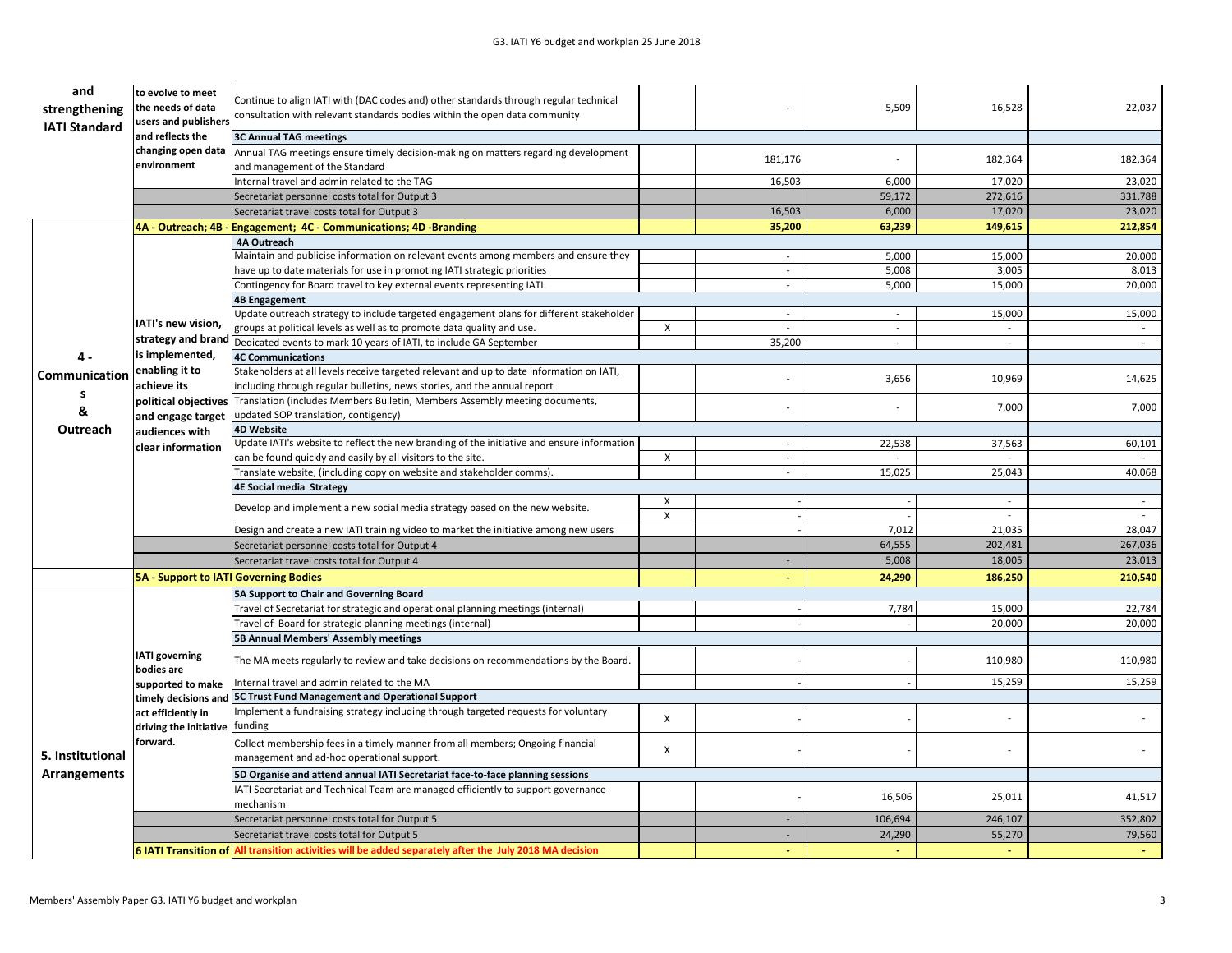| IATI's future is on a |                                             |  |                          |         |           |           |  |  |  |  |
|-----------------------|---------------------------------------------|--|--------------------------|---------|-----------|-----------|--|--|--|--|
| secure financial,     |                                             |  |                          |         |           |           |  |  |  |  |
| governance and        |                                             |  |                          |         |           |           |  |  |  |  |
| institutional footing |                                             |  | $\overline{\phantom{a}}$ |         |           |           |  |  |  |  |
|                       |                                             |  |                          |         |           |           |  |  |  |  |
|                       | <b>PERSONNEL COST</b>                       |  | $\overline{\phantom{0}}$ | 359,799 | 1,143,515 | 1,503,315 |  |  |  |  |
|                       |                                             |  |                          |         |           |           |  |  |  |  |
|                       | <b>TOTAL ACTIVITY BUDGET</b>                |  | 549,559                  | 283,136 | 993,459   | 1,276,595 |  |  |  |  |
|                       | <b>TOTAL PERSONNEL COSTS</b>                |  |                          | 359,799 | 1,143,515 | 1,503,315 |  |  |  |  |
|                       | <b>MANAGEMENT FEE UNDP and UNOPS</b>        |  | 41,540                   | 24,012  | 93,873    | 117,885   |  |  |  |  |
|                       | <b>TOTAL PERSONNEL IN KIND CONTRIBUTION</b> |  |                          | 80,000  | 228,124   | 308,124   |  |  |  |  |
|                       | <b>TOTAL with in-kind contribution</b>      |  | 591,099                  | 746,947 | 2,458,972 | 3,205,919 |  |  |  |  |
|                       | <b>GRAND TOTAL (net budget)</b>             |  | 591,099                  | 666,947 | 2,230,848 | 2,897,795 |  |  |  |  |
|                       |                                             |  |                          |         |           |           |  |  |  |  |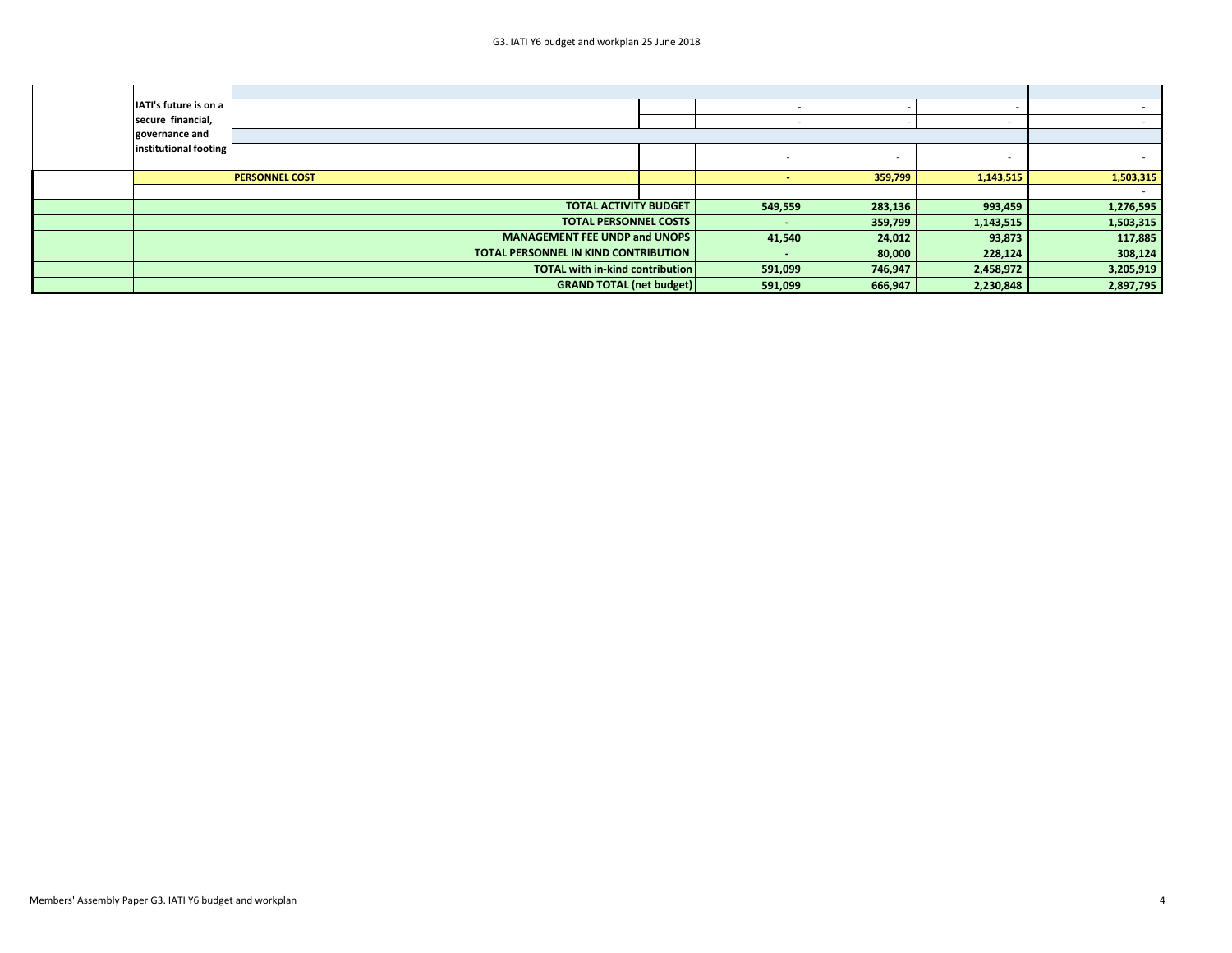|                                                      |                                                      |                                                                                                                                                                                                              | IATI Workplan Year 6 Sep 2018-Aug 2019<br><b>Timeframe (16 months)</b>                                                          |                                                         |                          |                                            |                                |                                |                         |                         |  |  |  |
|------------------------------------------------------|------------------------------------------------------|--------------------------------------------------------------------------------------------------------------------------------------------------------------------------------------------------------------|---------------------------------------------------------------------------------------------------------------------------------|---------------------------------------------------------|--------------------------|--------------------------------------------|--------------------------------|--------------------------------|-------------------------|-------------------------|--|--|--|
| <b>Strategic Element</b>                             | Output                                               | Indicator, Baseline, Target [for review]                                                                                                                                                                     | <b>Main activities</b>                                                                                                          | <b>Priority</b><br>1: Essential<br>2: High<br>3: Medium | <b>Activity</b><br>owner | <b>First Quarter</b><br>Y6 Sep-Dec<br>2018 | Y6 Q2: Jan-<br><b>Mar 2019</b> | Y6 Q3: Apr-<br><b>Jun 2019</b> | Y6 Q4: Jul-<br>Sep 2019 | Y6 Q5: Oct-<br>Dec 2019 |  |  |  |
|                                                      |                                                      | 1A - New datastore; 1B – Data use strategy; 1C – D-portal; 1D - Promotion of IATI at country level                                                                                                           |                                                                                                                                 |                                                         |                          |                                            |                                |                                |                         |                         |  |  |  |
|                                                      |                                                      |                                                                                                                                                                                                              | 1A - New data store built to meet data use needs                                                                                |                                                         |                          |                                            |                                |                                |                         |                         |  |  |  |
|                                                      |                                                      | Indicator: # of reports of datastore outage<br><b>Baseline: CURRENT#</b><br>Target: 0 reports of outage                                                                                                      | Manage the outsourced development and maintenance of the datastore                                                              | $\mathbf{1}$                                            | DI                       | X                                          | X                              | x                              | X                       | X                       |  |  |  |
|                                                      |                                                      |                                                                                                                                                                                                              | 1B - Data use strategy implementation                                                                                           |                                                         |                          |                                            |                                |                                |                         |                         |  |  |  |
|                                                      |                                                      | Indicator: Internal mid-term review of Data Use<br>Strategy against set objectives<br>Baseline: New data use strategy agreed; Fund                                                                           | Provide policy and Secretariat support to the Data Use Task Force guiding<br>the implementation of the Data Use Strategy        | $\overline{2}$                                          | DI + UNDP                | X                                          | $\boldsymbol{\mathsf{x}}$      | X                              | X                       | X                       |  |  |  |
| are able to meet<br>1 - Promoting<br>their IATI data | Target data users                                    | available<br>Target: Data Use Strategy objectives 80%                                                                                                                                                        | Implement Data Use Fund for community activities in line with the<br>strategy                                                   | $\overline{2}$                                          | <b>UNDP</b>              | X                                          | $\pmb{\times}$                 | x                              | X                       |                         |  |  |  |
|                                                      |                                                      | achieved                                                                                                                                                                                                     | Finance and support including administration of the Data Use Fund<br>through grants and contracts                               | $\overline{2}$                                          | <b>UNDP</b>              | X                                          | X                              | X                              | X                       |                         |  |  |  |
| Data Use                                             | needs through                                        |                                                                                                                                                                                                              | 1C - Website and D-portal enhanced to further support data use                                                                  |                                                         |                          |                                            |                                |                                |                         |                         |  |  |  |
|                                                      | support, capacity<br>building and<br>efficient tools | Indicator: Satisfaction rate of website visits<br>through survey Baseline: Not available (new<br>website)<br>Target: 80% of survey respondents satisfied                                                     | Maintain and develop d-portal platform in response to user needs                                                                | $\overline{3}$                                          | DI                       | X                                          | $\pmb{\times}$                 | x                              | X                       | X                       |  |  |  |
|                                                      |                                                      |                                                                                                                                                                                                              | Implement single user interface and simplify user experience as part of<br>Phase 2 website development                          | $\overline{2}$                                          | DI                       | X                                          | X                              |                                |                         |                         |  |  |  |
|                                                      |                                                      |                                                                                                                                                                                                              | Generate new website content                                                                                                    | $\overline{2}$                                          | DI, UNDP                 | X                                          | $\pmb{\times}$                 |                                |                         |                         |  |  |  |
|                                                      |                                                      | Indicator: Feedback surveys by event                                                                                                                                                                         | 1D - Promotional activities undertaken at country level                                                                         |                                                         |                          |                                            |                                |                                |                         |                         |  |  |  |
|                                                      |                                                      | participants<br>Baseline: 70% of participants in country-level<br>data use activities provide positive feedback<br>Target: 80% of attendees provide positive<br>feedback                                     | Increase awareness and ability to access and use IATI data among<br>targeted partner country government and CSO representatives | 3                                                       | <b>UNDP</b>              | X                                          | X                              | Χ                              | X                       | x                       |  |  |  |
|                                                      |                                                      |                                                                                                                                                                                                              | Outreach and data use consultant                                                                                                | $\overline{3}$                                          | <b>UNDP</b>              | X                                          | X                              | X                              | X                       | X                       |  |  |  |
|                                                      |                                                      |                                                                                                                                                                                                              |                                                                                                                                 |                                                         |                          |                                            |                                |                                |                         |                         |  |  |  |
|                                                      |                                                      |                                                                                                                                                                                                              | Indicator: # of new priority members publishing 2A - Assistance provided to new priority publishers                             |                                                         |                          |                                            |                                |                                |                         |                         |  |  |  |
|                                                      |                                                      | data<br>Baseline: 2 new publishers in Y 5<br>Target: 2 new priority members publishing<br>data                                                                                                               | Provide high quality support to new priority publishers on-site                                                                 | $\overline{2}$                                          | <b>DI</b>                | X                                          | $\pmb{\times}$                 | X                              | X                       | X                       |  |  |  |
|                                                      |                                                      |                                                                                                                                                                                                              | 2B - Improved data quality by existing publishers                                                                               |                                                         |                          |                                            |                                |                                |                         |                         |  |  |  |
| <b>Sustainable</b><br>support<br>2 - Improving       | services enable                                      | Indicator: % satisfaction rating received on data<br>quality support requests<br>Baseline: Current satisfaction rating 100%<br>Target: 98% satisfaction rating received on data<br>quality support requests. | Provide high quality support to existing publishers to improve the quality<br>of their data                                     | $\mathbf{1}$                                            | DI                       | x                                          | X                              | Х                              | X                       | x                       |  |  |  |
| <b>IATI data</b><br>quality, breadth                 | new and existing<br>publishers to                    |                                                                                                                                                                                                              | 2C - Strengthened external capacity providing technical support for<br>publishers                                               |                                                         |                          |                                            |                                |                                |                         |                         |  |  |  |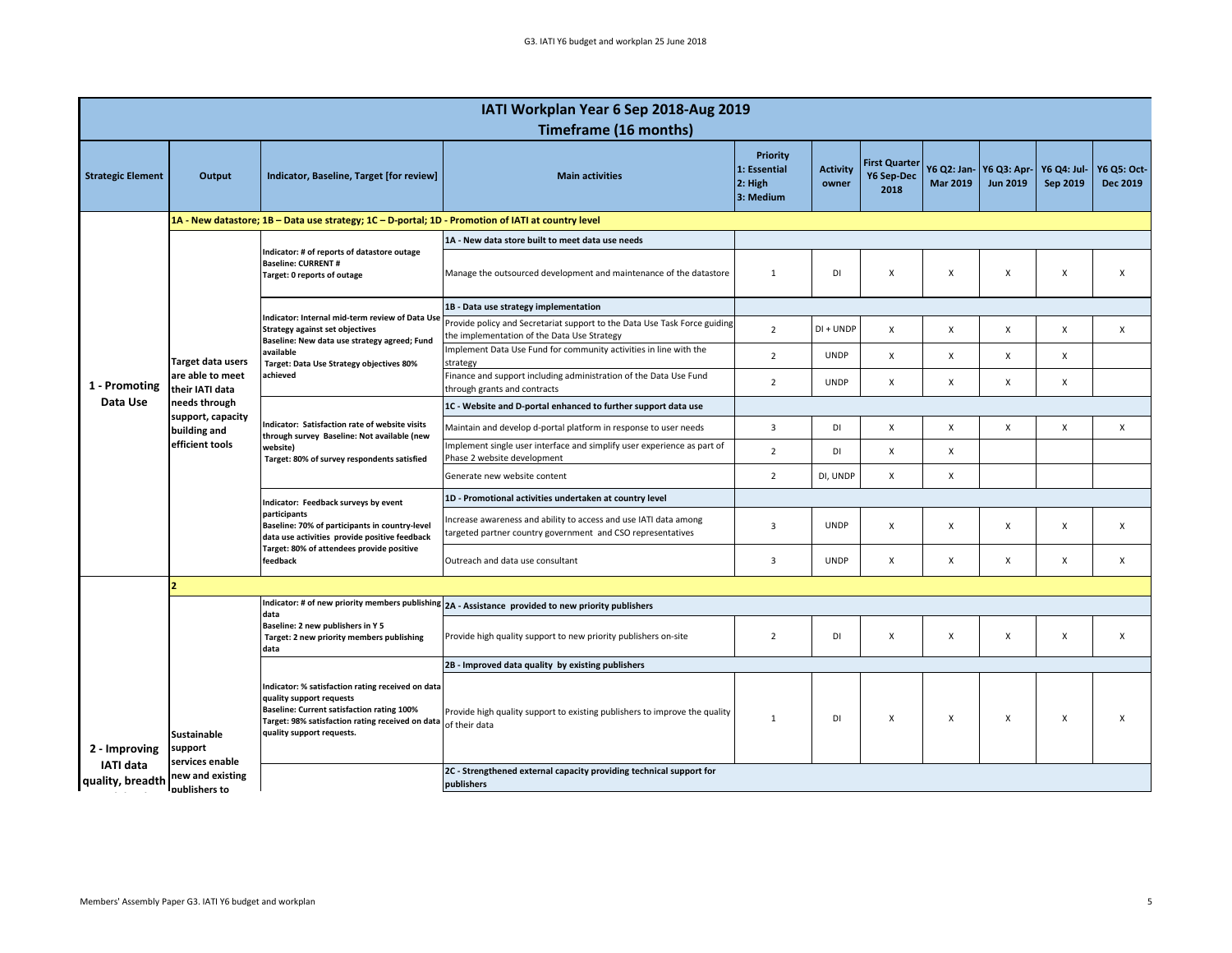| <br>and depth<br>Indicator: Independent third-party support<br>supply high quality<br>providers providing IATI services.<br>IATI data that<br>Baseline: Third-party support providers<br>meets users' needs<br>delivering service on an ad hoc basis.<br>Target: 2-3 train-the-trainer sessions delivered |                                                                                             |                                                                                                                                                                                                                                                                     | Support NGO platforms and consultants providing technical support to<br>publishers externally.                                                                         | $\overline{2}$ | DI           | X                  | X | $\pmb{\times}$     | X            | $\pmb{\times}$ |  |  |  |
|-----------------------------------------------------------------------------------------------------------------------------------------------------------------------------------------------------------------------------------------------------------------------------------------------------------|---------------------------------------------------------------------------------------------|---------------------------------------------------------------------------------------------------------------------------------------------------------------------------------------------------------------------------------------------------------------------|------------------------------------------------------------------------------------------------------------------------------------------------------------------------|----------------|--------------|--------------------|---|--------------------|--------------|----------------|--|--|--|
|                                                                                                                                                                                                                                                                                                           |                                                                                             | Indicator: Existence of robust validation tools                                                                                                                                                                                                                     | 2D - Self-service guidance and validation tools available for publishers                                                                                               |                |              |                    |   |                    |              |                |  |  |  |
|                                                                                                                                                                                                                                                                                                           |                                                                                             | and updated guidance<br>Baseline: No robust validation tools available;                                                                                                                                                                                             | Develop and implement Validation tools based on IATI Registry                                                                                                          | $\overline{2}$ | DI           | $\times$           | X | X                  | $\mathsf{X}$ | X              |  |  |  |
|                                                                                                                                                                                                                                                                                                           |                                                                                             | guidance outdated<br>Target: Robust validation tools available and<br>guidance updated                                                                                                                                                                              | Improve self-service support for publishers with new technical guidance<br>as next phase of website development                                                        | $\overline{2}$ | DI           | X                  | X | $\pmb{\times}$     |              |                |  |  |  |
|                                                                                                                                                                                                                                                                                                           |                                                                                             | 3A - Technical Infrastructure; 3B - Management of the IATI Standard; 3C TAG                                                                                                                                                                                         |                                                                                                                                                                        |                |              |                    |   |                    |              |                |  |  |  |
|                                                                                                                                                                                                                                                                                                           | <b>IATI's technical</b>                                                                     | Indicator 3A: Development and progress of                                                                                                                                                                                                                           | 3A - Key systems, tools and infrastructure are stable and continuously improved                                                                                        |                |              |                    |   |                    |              |                |  |  |  |
| maintained and<br>developed to<br>reliability<br>3 - Maintaining                                                                                                                                                                                                                                          | infrastructure is<br>ensure long term<br>sustainability and                                 | roadmap guiding technical infrastructure<br>sustainability<br>Baseline: System support services provided on<br>as-needed basis<br>Target: Clear roadmap developed and in<br>progress for sustainably maintaining and<br>prioritising IATI technical infrastructure. | Maintain, troubleshoot and where necessary further develop IATI's<br>technical systems, tools and infrastructure                                                       | $\mathbf{1}$   | DI           | X                  | X | X                  | X            | X              |  |  |  |
| and                                                                                                                                                                                                                                                                                                       |                                                                                             | Indicator 3B: New Standard upgrade process is                                                                                                                                                                                                                       | 3B The Standard is aligned with IATI's overall strategic direction                                                                                                     |                |              |                    |   |                    |              |                |  |  |  |
| strengthening<br>The IATI Standard<br><b>IATI Standard</b><br>continues<br>to evolve to meet th<br>needs of data users<br>and publishers and<br>reflects the changing                                                                                                                                     | aligned with IATI's strategic direction.<br>Baseline: IATI version 2.03 is operational.     | undertaking consultation with the IATI community and membership<br>regularly and rigorously                                                                                                                                                                         | $\mathbf{1}$                                                                                                                                                           | DI             |              |                    |   |                    |              |                |  |  |  |
|                                                                                                                                                                                                                                                                                                           |                                                                                             | Target: A minor or major upgrade undertaken<br>(based on user need and aligned with overall<br><b>Strategic Direction)</b>                                                                                                                                          | Continue to align IATI with (DAC codes and) other standards through<br>regular technical consultation with relevant standards bodies within the<br>open data community | $\mathbf 1$    | DI           | X                  | X | X                  | x            | x              |  |  |  |
|                                                                                                                                                                                                                                                                                                           | Indicator 3C: Average overall satisfaction score<br>(/10) of surveyed participants with TAG | <b>3C Annual TAG meetings</b>                                                                                                                                                                                                                                       |                                                                                                                                                                        |                |              |                    |   |                    |              |                |  |  |  |
|                                                                                                                                                                                                                                                                                                           | open data                                                                                   | meeting.                                                                                                                                                                                                                                                            | Annual meetings of the TAG ensure timely decision-making on all                                                                                                        | $\overline{2}$ | <b>UNOPS</b> | X                  | X |                    | X            | X              |  |  |  |
|                                                                                                                                                                                                                                                                                                           | environment                                                                                 | Baseline: 8.5/10 average satisfaction score.<br>Target: Maintain level of satisfaction at 8.5/10                                                                                                                                                                    | matters relating to the development and implementation of the IATI                                                                                                     | $\overline{2}$ | <b>DI</b>    | $\pmb{\mathsf{X}}$ |   |                    | X            |                |  |  |  |
|                                                                                                                                                                                                                                                                                                           |                                                                                             | or above                                                                                                                                                                                                                                                            | Standard                                                                                                                                                               | $\overline{2}$ | <b>UNDP</b>  | $\mathsf{X}$       |   |                    | $\mathsf{x}$ |                |  |  |  |
|                                                                                                                                                                                                                                                                                                           |                                                                                             | 4A - Outreach; 4B - Engagement; 4C - Communications; 4D -Branding                                                                                                                                                                                                   |                                                                                                                                                                        |                |              |                    |   |                    |              |                |  |  |  |
|                                                                                                                                                                                                                                                                                                           |                                                                                             | Indicator 4A: Members are aware of key                                                                                                                                                                                                                              | <b>4A Outreach</b>                                                                                                                                                     |                |              |                    |   |                    |              |                |  |  |  |
|                                                                                                                                                                                                                                                                                                           |                                                                                             | external events and equipped with relevant                                                                                                                                                                                                                          | Maintain and publicise information on relevant events among members<br>and ensure they have up to date materials for use in promoting IATI                             |                | <b>UNDP</b>  |                    |   |                    |              |                |  |  |  |
|                                                                                                                                                                                                                                                                                                           |                                                                                             | advocacy materials<br>Baseline: Event participation on ad hoc basis                                                                                                                                                                                                 | strategic priorities                                                                                                                                                   | $\overline{3}$ | DI           | X                  | X | X                  | X            | X              |  |  |  |
|                                                                                                                                                                                                                                                                                                           |                                                                                             | Target: IATI Speakers materials updated and<br>used to promote IATI (# of downloads)                                                                                                                                                                                | Contingency for Board travel to key events representing IATI.                                                                                                          |                | <b>UNOPS</b> | X                  | X | X                  | X            | X              |  |  |  |
|                                                                                                                                                                                                                                                                                                           |                                                                                             | Indicator 4B: Updated outreach strategy                                                                                                                                                                                                                             | <b>4B Engagement</b>                                                                                                                                                   |                |              |                    |   |                    |              |                |  |  |  |
|                                                                                                                                                                                                                                                                                                           |                                                                                             | identifies priorities for sectoral engagement<br>Baseline: Focus on increasing publisher and                                                                                                                                                                        | Update outreach strategy to include targeted engagement plans for<br>different stakeholder groups at political levels as well as to promote data                       | $\overline{2}$ | <b>UNDP</b>  |                    |   |                    |              |                |  |  |  |
|                                                                                                                                                                                                                                                                                                           |                                                                                             | member numbers<br>Target: Engagement strategy results in # of new                                                                                                                                                                                                   | quality and use.                                                                                                                                                       | $\overline{2}$ | DI           | X                  | X | $\pmb{\mathsf{X}}$ | X            | X              |  |  |  |
| 4 -<br>Communication                                                                                                                                                                                                                                                                                      | IATI's new vision,<br>strategy and brand<br>is implemented,                                 | publishers/members/users (TBC once strategy<br>is agreed)                                                                                                                                                                                                           | Dedicated events to mark 10 years of IATI, to include GA September;                                                                                                    | 3              | <b>UNDP</b>  | X                  |   |                    |              |                |  |  |  |
| s                                                                                                                                                                                                                                                                                                         | enabling it to                                                                              | ndicator 4C: Members receive relevant, good                                                                                                                                                                                                                         | <b>4C Communications</b>                                                                                                                                               |                |              |                    |   |                    |              |                |  |  |  |
| &                                                                                                                                                                                                                                                                                                         | achieve its political<br>objectives and                                                     | quality IATI publications.                                                                                                                                                                                                                                          | Stakeholders at all levels receive targeted relevant and up to date                                                                                                    | $\overline{2}$ | DI           | X                  | X | $\pmb{\times}$     | X            | X              |  |  |  |
| Outreach                                                                                                                                                                                                                                                                                                  | engage target                                                                               | Baseline: Satisfaction rate of 70%<br>Target: Satification rate remains at 70% or                                                                                                                                                                                   | information on IATI, including through regular bulletins, news stories,<br>and the annual report                                                                       |                |              |                    |   |                    |              |                |  |  |  |
|                                                                                                                                                                                                                                                                                                           | audiences with<br>clear information                                                         | higher on IATI communications activities and<br>materials (survey)                                                                                                                                                                                                  | Translation (includes Members Bulletin, Members Assembly meeting<br>documents, updated SOP translation, contigency)                                                    | 3              | <b>UNOPS</b> | X                  | X | x                  | X            | X              |  |  |  |
|                                                                                                                                                                                                                                                                                                           |                                                                                             | Indicator 4D: Webpage views on new website                                                                                                                                                                                                                          | <b>4D Website</b>                                                                                                                                                      |                |              |                    |   |                    |              |                |  |  |  |
|                                                                                                                                                                                                                                                                                                           |                                                                                             | increases in August 2019 compared to August                                                                                                                                                                                                                         | Update IATI's website to reflect the new branding of the initiative and                                                                                                | 1              | DI           | Х                  | X | Х                  |              |                |  |  |  |
|                                                                                                                                                                                                                                                                                                           |                                                                                             | 2018                                                                                                                                                                                                                                                                | ensure information can be found quickly and easily by all visitors to the                                                                                              | $\overline{2}$ | <b>UNOPS</b> | $\mathsf{x}$       |   |                    |              |                |  |  |  |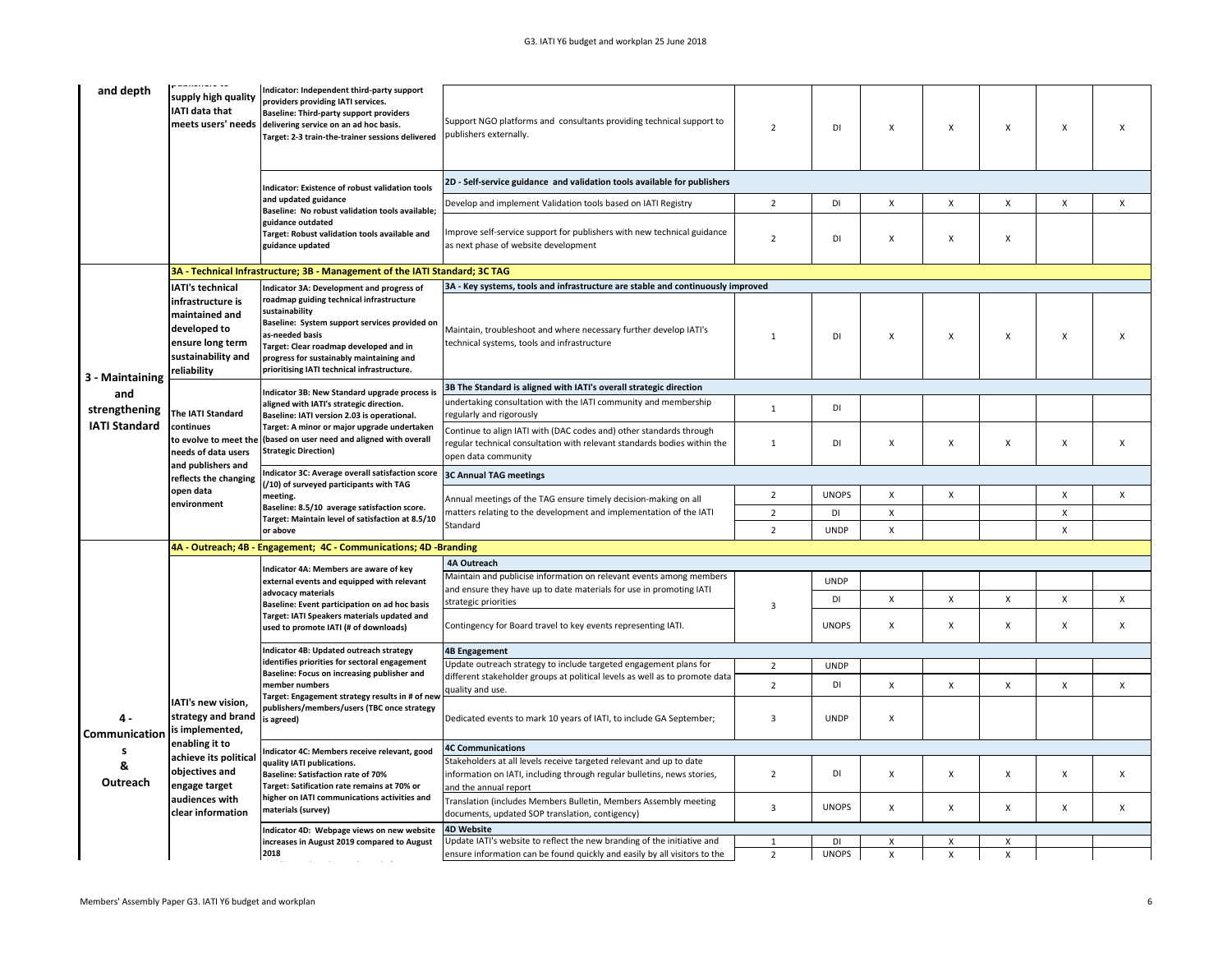#### G3. IATI Y6 budget and workplan 25 June 2018

|                       |                                              | Baseline: To be taken at the end of August 2018<br>Target: 10% increase                                                                                      | Translate website, (including copy on website and stakeholder comms).                         | $\overline{3}$ | DI           | X            | X | $\mathsf{X}$              |   |   |  |  |  |
|-----------------------|----------------------------------------------|--------------------------------------------------------------------------------------------------------------------------------------------------------------|-----------------------------------------------------------------------------------------------|----------------|--------------|--------------|---|---------------------------|---|---|--|--|--|
|                       |                                              | Indicator 4E: Increase of IATI followers per                                                                                                                 | 4E Social media Strategy                                                                      |                |              |              |   |                           |   |   |  |  |  |
|                       |                                              | month June 2018 - June 2019                                                                                                                                  | Develop and implement a new social media strategy based on the new                            | $\overline{2}$ | <b>DI</b>    | $\mathsf{x}$ | X | $\boldsymbol{\mathsf{x}}$ |   |   |  |  |  |
|                       |                                              | Baseline: Average number of new followers per<br>month June 2017- May 2018: 59                                                                               | website.                                                                                      | $\overline{2}$ | <b>UNOPS</b> | $\pmb{\chi}$ | X | X                         |   |   |  |  |  |
|                       |                                              | Target: 70 /month; Training video completed<br>(Yes/No)                                                                                                      | Design and create a new IATI training video to market the initiative<br>among new users       | $\overline{3}$ | DI           | X            | X | X                         |   |   |  |  |  |
|                       | <b>5A - Support to IATI Governing Bodies</b> |                                                                                                                                                              |                                                                                               |                |              |              |   |                           |   |   |  |  |  |
|                       |                                              |                                                                                                                                                              | 5A Support to Chair and Governing Board                                                       |                |              |              |   |                           |   |   |  |  |  |
|                       |                                              | Indicator 5A: Internal meetings lead to timely                                                                                                               |                                                                                               | 1              | <b>UNDP</b>  | X            | X | X                         | X | Χ |  |  |  |
|                       |                                              | completion of planning documentation<br><b>Baseline: Annual planning cycle</b>                                                                               | Travel of Secretariat for strategic and operational planning meetings<br>(internal)           | 1              | <b>UNOPS</b> | $\times$     |   | $\mathsf{X}$              |   | X |  |  |  |
|                       |                                              | Target: Yes/No/Partial                                                                                                                                       |                                                                                               | 1              | DI           | X            |   | $\pmb{\chi}$              |   | X |  |  |  |
|                       |                                              |                                                                                                                                                              | Travel of Board for strategic and operational planning meetings (internal)                    | 1              | <b>UNOPS</b> | Х            |   | Χ                         |   | Χ |  |  |  |
|                       |                                              | <b>Indicator 5A: Feedback from MA participants</b>                                                                                                           | 5B Annual Members' Assembly meetings                                                          |                |              |              |   |                           |   |   |  |  |  |
|                       |                                              | reflects satisfaction with event as forum for<br>strategic decision-making                                                                                   |                                                                                               | 1              | <b>UNOPS</b> |              | X | X                         | X |   |  |  |  |
|                       |                                              | Baseline: 2017 MA feedback: fair/good                                                                                                                        | The MA meets regularly to review and take decisions on                                        | 1              | <b>UNDP</b>  |              | X | X                         | X |   |  |  |  |
| make timely           | are supported to                             | IATI governing bodies Target: Satisfaction of members with MA as<br>forum for decision-making (70% 'good or very<br>good' rating through MA feedback survey) | ecommendations by the Board.                                                                  | 1              | DI           |              | X | X                         | X |   |  |  |  |
|                       | decisions and act                            | Indicator 5C: Fundraising strategy results in                                                                                                                | 5C Trust Fund Management and Operational Support                                              |                |              |              |   |                           |   |   |  |  |  |
|                       | efficiently in driving<br>the initiative     | sustainable financing; timeliness of<br>contributions received                                                                                               | Implement a fundraising strategy including through targeted requests for<br>voluntary funding | $\overline{2}$ | <b>UNOPS</b> | X            | X | X                         | X | X |  |  |  |
| 5. Institutional      | forward.                                     | <b>Baseline: Targeted fundraising per</b><br>event/activity; late/reduced receipts delay                                                                     | Collect membership fees in a timely manner from all members                                   | $\mathbf{1}$   | <b>UNOPS</b> | X            | X | X                         | X | X |  |  |  |
| Arrangements          |                                              | workplan implementation                                                                                                                                      | Ongoing financial management                                                                  | $\mathbf{1}$   | <b>UNOPS</b> | X            | X | X                         | X | X |  |  |  |
|                       |                                              | Target: 100% of approved budget is collected<br>through annual membership contributions and<br>voluntary contributions by Q2                                 | Ad-hoc operational support                                                                    | $\overline{2}$ | <b>UNOPS</b> | X            | X | Χ                         | X | X |  |  |  |
|                       |                                              | Indicator: Governing Board and associated<br>working groups function efficiently                                                                             | 5D Organise and attend annual IATI Secretariat face-to-face planning<br>sessions              |                |              |              |   |                           |   |   |  |  |  |
|                       |                                              | <b>Baseline: No formal feedback</b>                                                                                                                          |                                                                                               | $\overline{2}$ | <b>UNOPS</b> |              | X |                           | X |   |  |  |  |
|                       |                                              | <b>Target: Governing Board rates Secretariat</b>                                                                                                             | IATI Secretariat and Technical Team are managed efficiently to support                        | $\overline{2}$ | DI           |              | X |                           | X |   |  |  |  |
|                       |                                              | support received as good or excellent in annual<br>feedback exercise (TBD)                                                                                   | governance mechanism                                                                          | $\overline{2}$ | <b>UNDP</b>  |              | X |                           | X |   |  |  |  |
|                       |                                              | 6 IATI Transition of institutional arrangements                                                                                                              | All transition activities will be added separately after the July 2018 MA decision            |                |              |              |   |                           |   |   |  |  |  |
|                       |                                              | Indicator 6:                                                                                                                                                 |                                                                                               |                |              |              |   |                           |   |   |  |  |  |
|                       | IATI's future is on a                        | <b>Baseline:</b>                                                                                                                                             |                                                                                               |                |              |              |   |                           |   |   |  |  |  |
|                       | secure financial,                            | Target:                                                                                                                                                      |                                                                                               |                |              |              |   |                           |   |   |  |  |  |
|                       | governance and                               | Indicator 6:                                                                                                                                                 |                                                                                               |                |              |              |   |                           |   |   |  |  |  |
| institutional footing | <b>Baseline:</b><br>Target:                  |                                                                                                                                                              |                                                                                               |                |              |              |   |                           |   |   |  |  |  |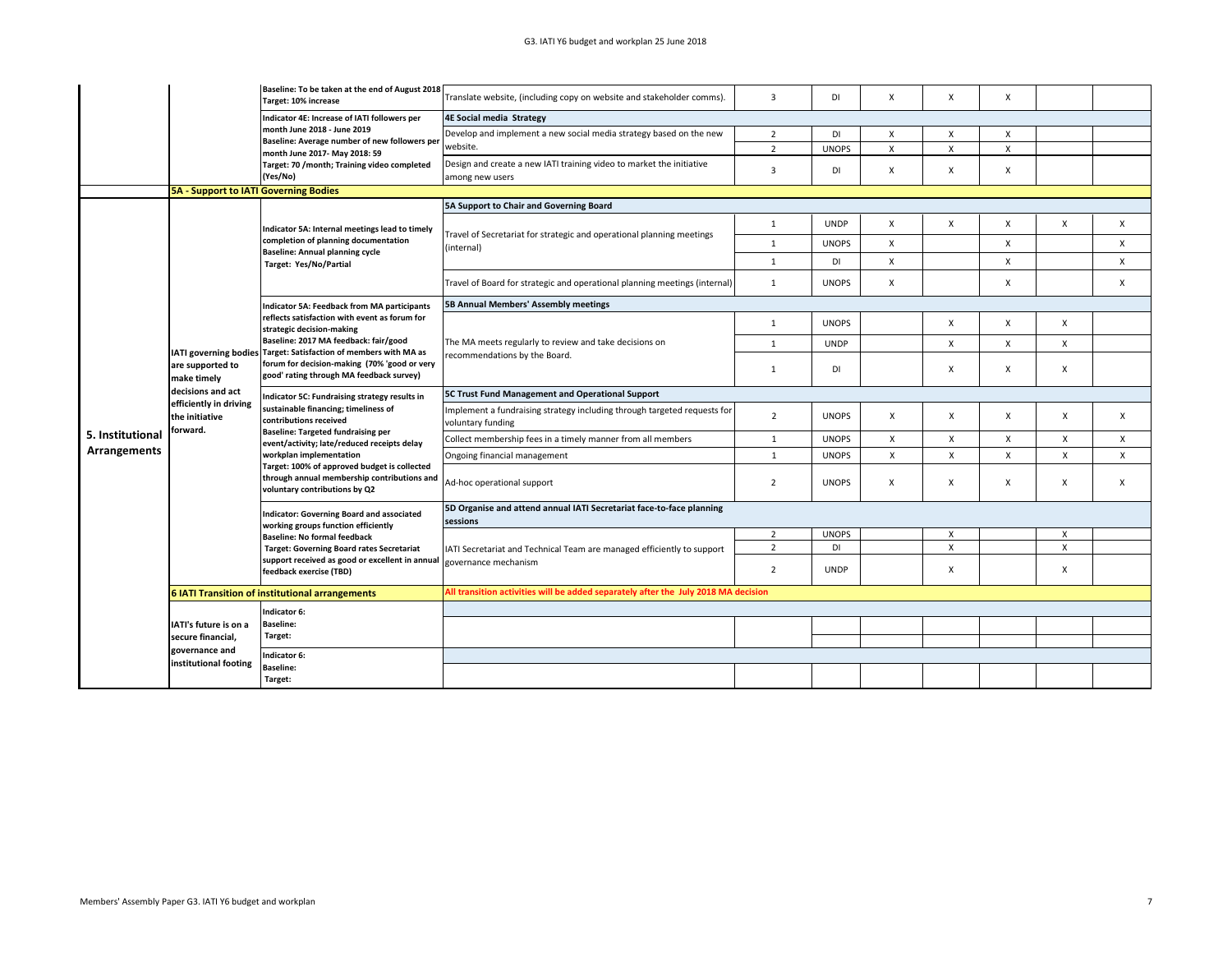# **Breakdown of Personnel Cost (IATI Secretariat)**

| Organisation             | Role                                               | <b>FTE</b>         |                     | Q1 Y6 \$                 |                     | Q2-Q5 Y6 \$                     |                  | In-kind                  |
|--------------------------|----------------------------------------------------|--------------------|---------------------|--------------------------|---------------------|---------------------------------|------------------|--------------------------|
| DI Secretariat           | In-kind contribution                               | n/a                |                     |                          | \$                  |                                 | \$               | 40,000                   |
| DI Secretariat           | <b>IATI Technical Lead</b>                         | $0.2$ \$           |                     | 11,259                   | \$                  | 34,416                          | $\zeta$          |                          |
| DI Secretariat           | Director of Strategic Partnerships                 | 0.2                | \$                  | 11,580                   | \$                  | 35,400                          | \$               | $\overline{\phantom{a}}$ |
| DI Secretariat           | Project Manager                                    | 0.15               | $\zeta$             | 4,809                    | \$                  | 14,681                          | \$               | $\sim$                   |
| DI Secretariat           | <b>IATI Lead</b>                                   | 1.0                | \$                  | 30,558                   | \$                  | 124,047                         | $\overline{\xi}$ | $\overline{\phantom{a}}$ |
| DI Secretariat           | Product delivery manager **                        | 0.5                | $\zeta$             | 16,676                   | \$                  | 50,995                          | $\overline{\xi}$ | $\overline{\phantom{a}}$ |
| DI Secretariat           | <b>Communications Adviser</b>                      | 1.0                | $\zeta$             | 29,313                   | $\ddot{\mathsf{S}}$ | 89,663                          | $\overline{\xi}$ |                          |
|                          | DI SECRETARIAT TOTAL                               | 3.1                | \$                  | 104,195                  | \$                  | 349,202                         | \$               | 40,000                   |
| <b>DI Technical Team</b> | Developer                                          | 0.8                | $\zeta$             | 26,332                   | \$                  | 80,540                          | \$               |                          |
| DI Technical Team        | <b>Business and Data Analyst</b>                   | 1.0                | $\zeta$             | 22,724                   | \$                  | 75,616                          | \$               | $\overline{\phantom{a}}$ |
| DI Technical Team        | <b>Business and Data Analyst</b>                   | $1.0\,$            | $\ddot{\mathsf{S}}$ | 13,483                   | \$                  | 41,221                          | \$               | $\overline{\phantom{a}}$ |
| <b>DI Technical Team</b> | Developer                                          | 1.0                | $\zeta$             | 32,768                   | \$                  | 100,236                         | \$               | $\Box$                   |
| <b>DI Technical Team</b> | Developer                                          | 1.0                | $\zeta$             | 22,322                   | $\overline{\xi}$    | 72,662                          | \$               | $\overline{\phantom{a}}$ |
| <b>DI Technical Team</b> | <b>Business and Data Analyst</b>                   | 1.0                | $\overline{\xi}$    | 25,938                   | \$                  | 87,926                          | $\overline{\xi}$ | $\Box$                   |
| DI TECHNICAL TEAM TOTAL  | $5.8$ \$                                           |                    | 143,567             | \$                       | 458,201             | $\overline{\boldsymbol{\zeta}}$ |                  |                          |
|                          | 8.85                                               | $\dot{\mathsf{s}}$ | 247,762             | Ś                        | 807,403             | \$                              | 40,000           |                          |
|                          |                                                    |                    |                     |                          |                     |                                 |                  |                          |
| Organisation             | Role                                               | <b>FTE</b>         |                     | Q1 Y6 \$                 |                     | Q2-Q5 Y6 \$                     |                  | In-kind                  |
| <b>UNDP</b>              | Senior Management Oversight                        | n/a                | \$                  | $\overline{a}$           | \$                  |                                 | \$               |                          |
| <b>UNDP</b>              | Coordinator                                        | 1                  | \$                  | $\overline{\phantom{a}}$ | \$                  | $\overline{\phantom{a}}$        | \$               | 253,124                  |
|                          | <b>UNDP PERSONNEL</b>                              |                    | \$                  | $\overline{a}$           | \$                  | $\overline{\phantom{a}}$        | Ś                | 253,124                  |
|                          |                                                    |                    |                     |                          |                     |                                 |                  |                          |
| Organisation             | Role                                               | <b>FTE</b>         |                     | Q1 Y6 \$                 |                     | Q2-Q5 Y6 \$                     |                  | In-kind                  |
| <b>UNOPS</b>             | Senior management oversight                        | n/a                | \$                  | $\overline{a}$           | \$                  |                                 | \$               | 15,000                   |
| <b>UNOPS</b>             | Logistics, Admin and Financial Specialist          | $\mathbf{1}$       | \$                  | 40,965                   | \$                  | 122,896                         | \$               |                          |
| <b>UNOPS</b>             | Transparency and Communications Officer            | 0.5                | \$                  | 17,699                   | \$                  | 53,098                          | \$               | $\blacksquare$           |
| <b>UNOPS</b>             | <b>Transparency and Communications Analyst</b>     | 0.5                | \$                  | 14,699                   | \$                  | 44,098                          | \$               | $\overline{a}$           |
| <b>UNOPS</b>             | <b>Support Services</b>                            | n/a                | \$                  | 38,673                   | \$                  | 116,020                         | \$               |                          |
|                          | <b>UNOPS PERSONNEL</b>                             |                    | \$                  | 112,037                  | \$                  | 336,112                         | \$               | 15,000                   |
|                          |                                                    |                    |                     |                          |                     |                                 |                  |                          |
|                          |                                                    |                    | Q1 Y6 \$            |                          | Q2-Q5 Y6 \$         |                                 |                  | Y6 in-kind               |
|                          | <b>TOTAL BREAKDOWN PERSONNEL COST</b>              |                    | $\ddot{\mathsf{s}}$ | 359,799                  |                     | \$1,143,515                     | \$               |                          |
|                          | TOTAL IN-KIND BREAKDOWN PERSONNEL COST             |                    |                     |                          | \$                  |                                 | \$               | 308,124                  |
|                          | <b>GRAND TOTAL BREAKDOWN OF THE PERSONNEL COST</b> |                    |                     | \$359,799                |                     | \$1,143,515                     | \$               | 308,124                  |